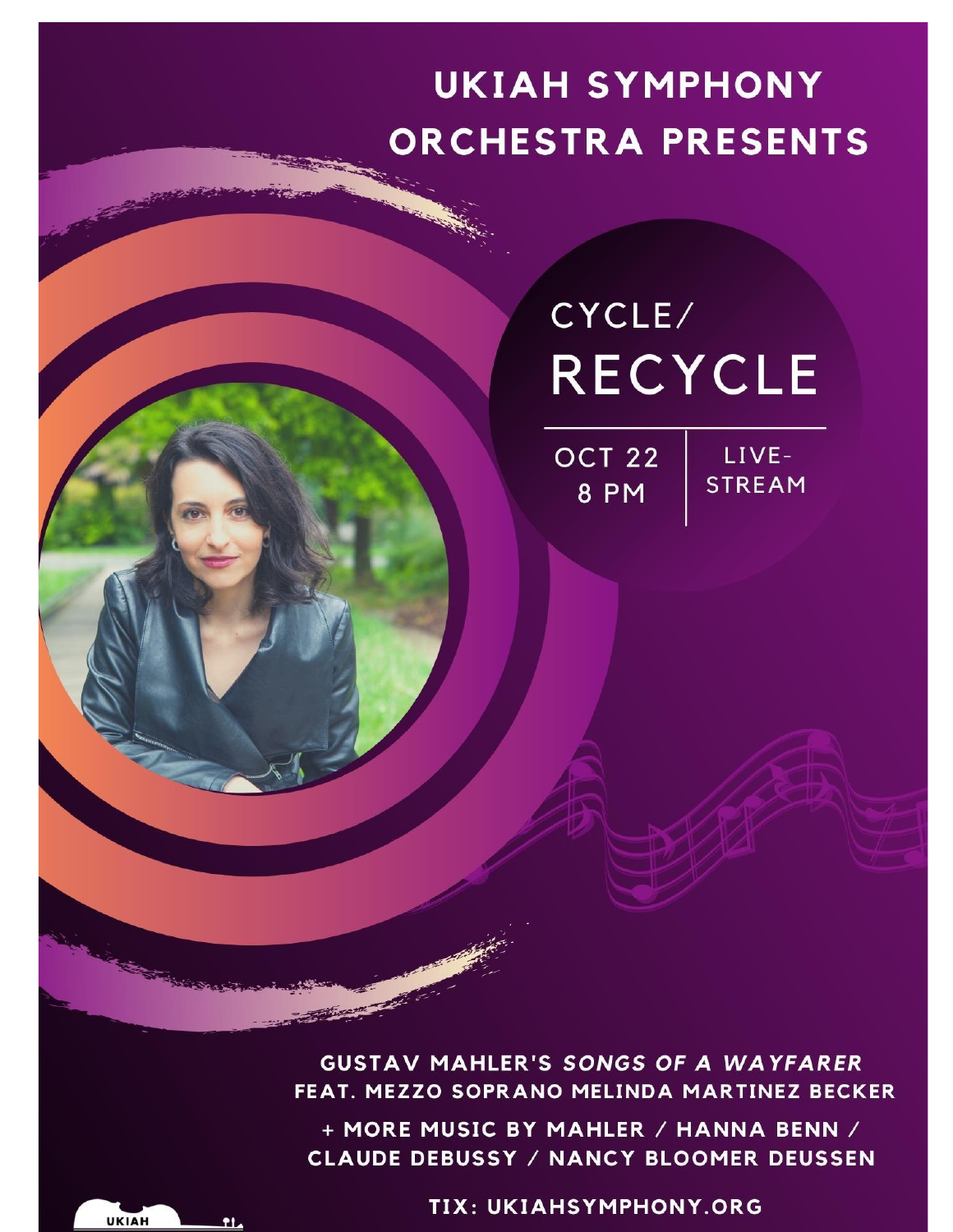

# **CYCLE/RECYCLE**

*presented by \ Ukiah Symphony Orchestra*

> *Phillip Lenberg, Music Director Melinda Martinez Becker, mezzo soprano*

*Friday, October 22, 2021 Livestream at 8:00 pm Mendocino College Center Theater*

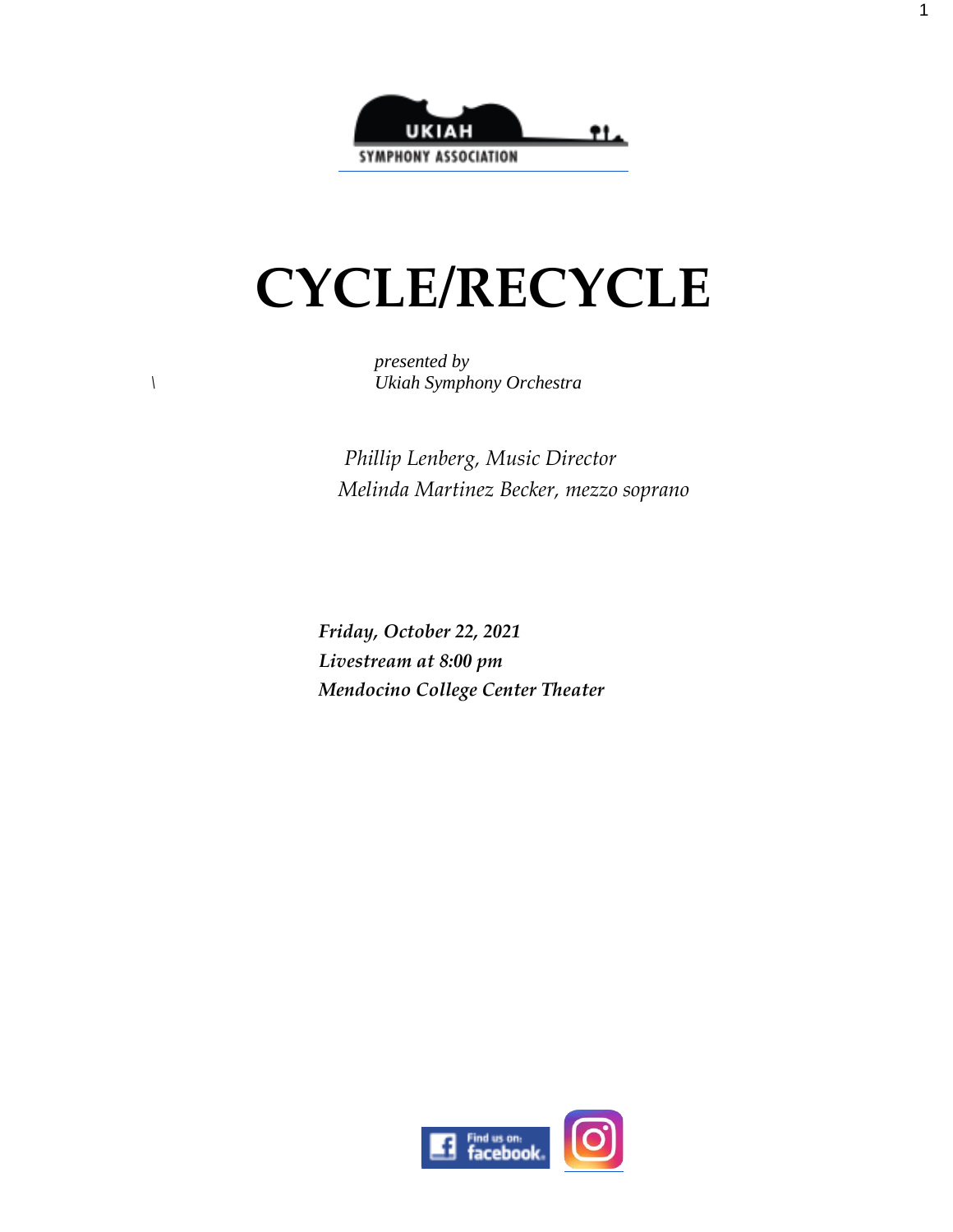### **Program**

#### **Peninsula Suite - Nancy Bloomer Deussen** (2000)

(1931-2019) *I. Morning Music II. Mayfield, 1894 III. Peninsula Hub*

[About Nancy Bloomer Deussen](http://www.compositiontoday.com/blog/684.asp)

**Where Springs Not Fail** - **Hanna Benn** (2016)

(b.1987)

[About Hanna Benn](https://www.hannabenn.com/music)

**Prelude to the Afternoon of a Faun** - **Claude Debussy** (1894)

(1862-1918)

Debra Scheuerman, flute

#### [About the piece](http://sllmf.org/archive/notes_for_512.html)

#### **Lieder Eines Fahrenden Gesellen (Songs of a Wayfarer)** - **Gustav Mahler** (1885) (1860-1911)

Melinda Martinez Becker, mezzo soprano

Text and Translations available on p. 6

A young opera conductor embarking on an illustrious career falls in love with an opera singer. Gustav Mahler's first song cycle is a set of songs about the aftermath of his failed relationship with coloratura soprano Johanna Richter.

The songs are set to the text of four poems that Mahler penned himself, beautifully illustrated with lush sweeping lines reflecting the stages of grief that he experienced. The entire piece is an achingly beautiful reminder of how closely art can imitate life[. More about the piece](http://sllmf.org/archive/notes_for_535.html)

#### **Symphony No. 4 in G Major - Gustav Mahler** (1901)

*I. Bedachtig. Nicht eilen*

[About the piece](http://sllmf.org/archive/notes_for_513.html)

Thank you for joining us for this concert. For more information about our 2021-22 season, visit our website a[t www.ukiahsymphony.org.](http://www.ukiahsymphony.org/)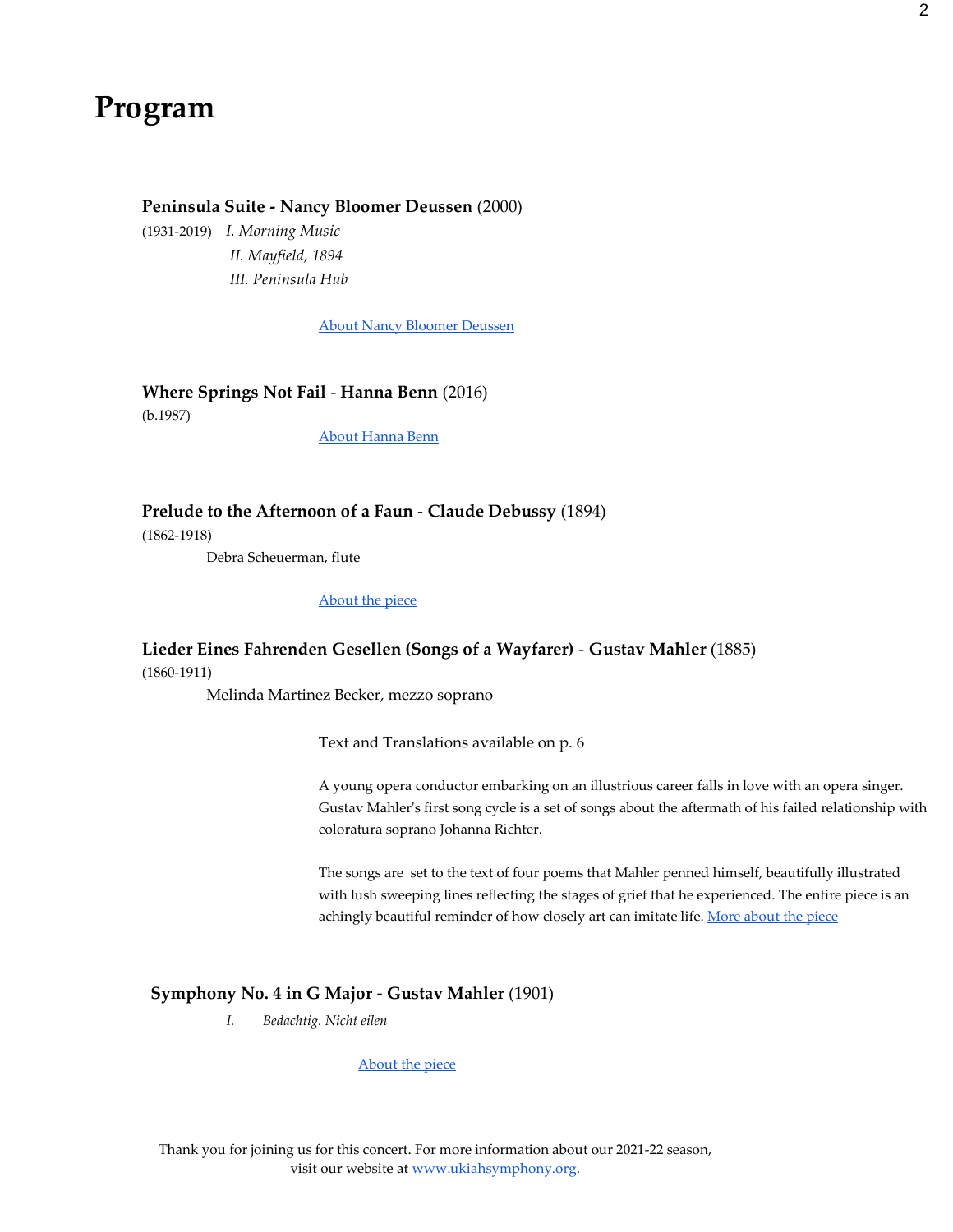### **Artist Bios**



#### **Dr. Phillip Lenberg, Music Director**

Phillip serves as Music Director of the Ukiah Symphony Orchestra, and Professor of Music at Mendocino College. He was the Assistant Conductor of the Las Vegas Philharmonic and the Henderson Symphony Orchestra from 2007–2011, as well the assistant conductor of orchestras, opera productions, and part-time conducting teacher at the University of Nevada in Las Vegas. There he worked as the assistant conductor for Itzakh Perlman, as well as the rehearsal and cover conductor for concerts featuring Hilary Hanh, Sarah Chang, The Manhattan Transfer, and many other internationally renowned artists.

A sought-after pedagogue, Phillip has been invited to conduct at San Francisco State University, San Francisco Conservatory of Music, Sonoma State University, California State University in Fullerton, University of Nevada in Las Vegas, and more. For four years Phillip was the Music Director at French American International School in San Francisco, CA, and has taught at San Francisco State University, Woodside International School, and the University of Nevada.

An avid proponent of contemporary music, Phillip has premiered many new works from emerging composers, and has worked with internationally acclaimed composers including Chen Yi, Gabriela Lena Frank, Virko Baley, Bernard Rands, Ian Krouse, and Daria Semegen. Phillip served as the Resident Conductor for the Nextet New Music Ensemble from 2007–2010, and for the Oakland Composers' Collective from 2012–2015. As a composer, Phillip's music has been performed by Da Capo Chamber Ensemble, Left Coast Chamber Ensemble, the California Orchestra Director's Association, and has been featured at film festivals including Sundance International Film Festival and CineVegas Short Films Festival.

Phillip holds both a Master's and Doctoral degree in orchestral conducting from the University of Nevada in Las Vegas, where he received a Most Outstanding Graduate Student award. As an instrumentalist, Phillip has performed at Notre Dame Cathedral, The Glenn Gould Studio of the CBC, Herbst Theater, Nourse Theater, and SF Jazz. He has participated in festivals including Atlantic Music Festival, Nextet New Music Festival, and worked as an assistant at The Conductors Retreat at Medomak. Phillip pursued his bachelor's degree at the Glenn Gould School of the Royal Conservatory of Music, and SUNY Stony Brook where he studied classical guitar and composition.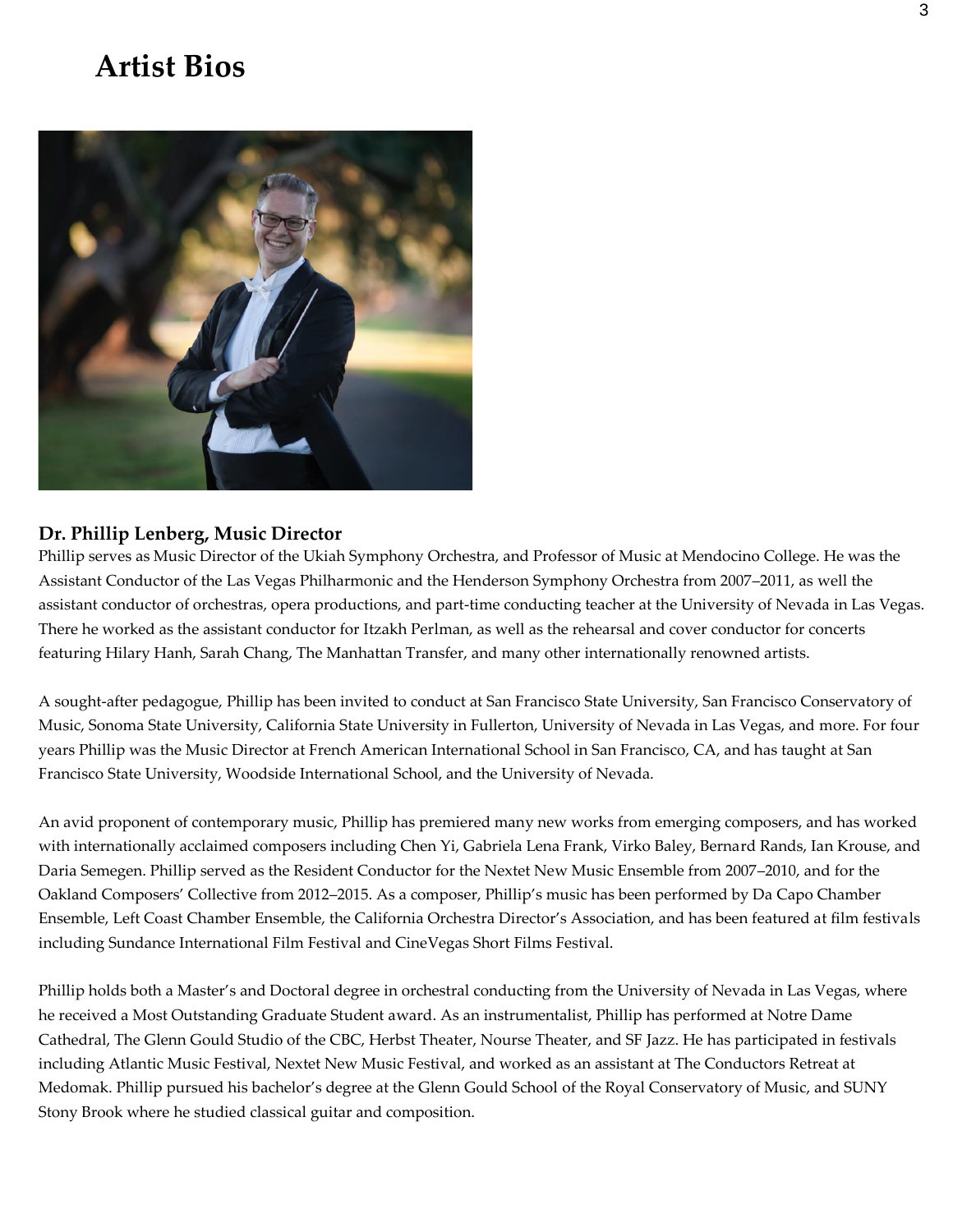

#### **Melinda Martinez Becker, mezzo soprano**

Melinda Martinez Becker's New Mexican and Jewish heritage has shaped her career as a performer of art song in a variety of languages including Spanish, Ladino, and Yiddish. She is recognized for her expressive interpretations of diverse repertoire, including baroque, new, and experimental music. Melinda's collaborations with emerging new music composers and ensembles include projects with Friction Quartet, Brian Baumbusch and the Lightbulb Ensemble, George Hurd, Emily Koh and Helia Music Collective, the Musical Art Quintet, and as a soloist with the Classical Revolution Orchestra and the Ukiah Symphony Orchestra.

Melinda earned her Master of Music Degree at the San Francisco Conservatory of Music studying vocal performance with Catherine Cook. She continued on to the Conservatoire de Strasbourg in France to pursue her interest in chamber music. She also holds a Bachelor of Arts in Music, and a Masters degree in Education from Santa Clara University. Through Project Canción Española, she studied and performed Spanish chamber music and art song at the Escuela Superior de Canto in Madrid and Música en Compostela in Santiago de Compostela, Spain. Melinda is on faculty at Dominican University of California.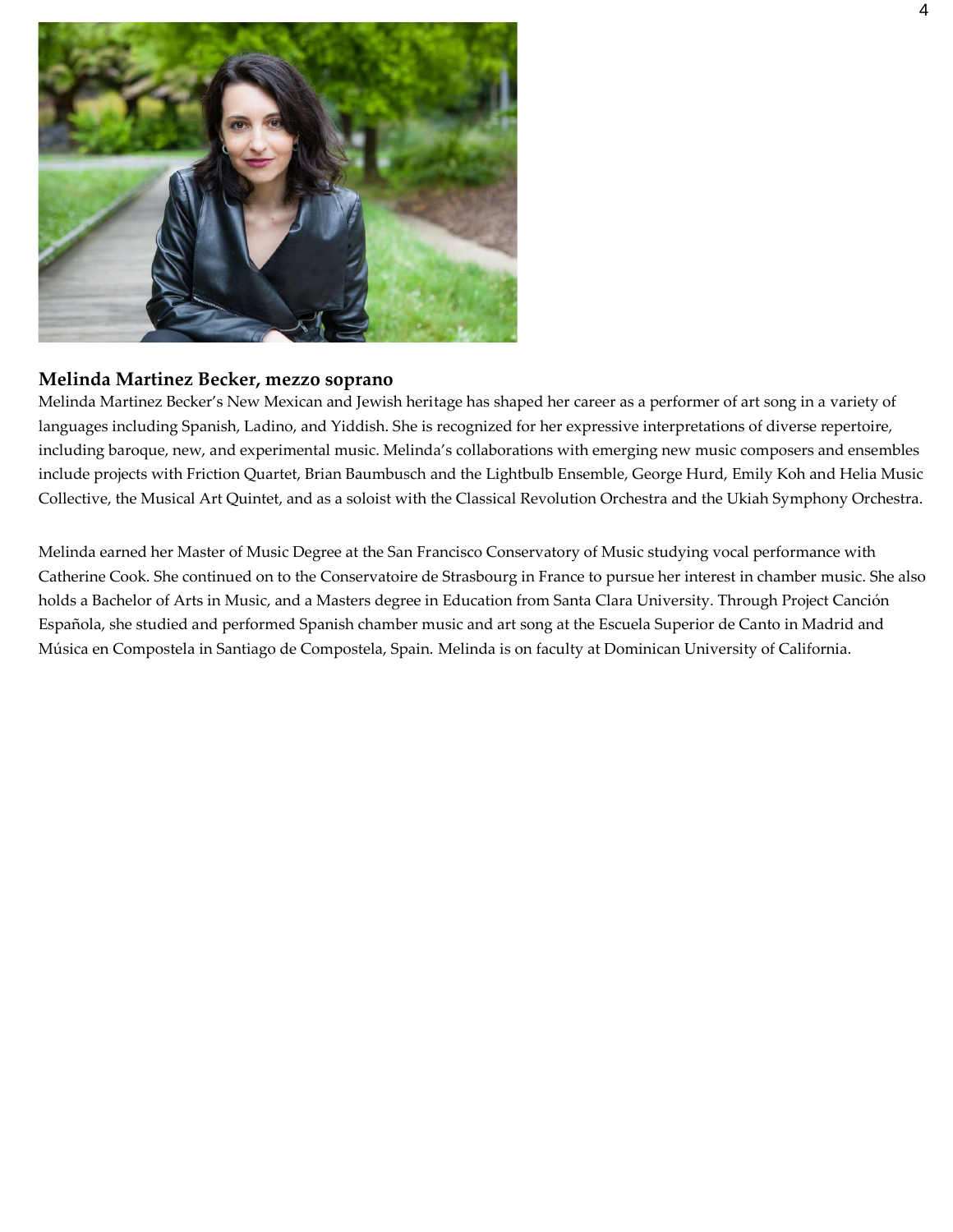## **Ukiah Symphony Orchestra**

Phillip Lenberg, Conductor

**First Violin**  Margie Rice, *Concertmaster*  Jeremy Clay Linda Streeter Katherine Wang

**Second Violin**  Becky Kuntz, *Principal*  Margaret Arner Nancy Guevara Amy McHenry Yvonne Kramer Heidi Peterman

**Viola**  Pam Otsuka, *Principal*  Carolyn Gibbons

**Cello**  Clovice Lewis, *Principal*  Joel Cohen Jean Craig Kathy Vast

#### **Bass**

Larry Ames, *Principal*  Mykol Fornasero

**Flute**  Debra Scheuerman

**Oboe and English Horn**  Beth Aiken

**Clarinet**  Nick Xenelis

**Piano**  Benjamin Rueb

**Harmonium**  Janice Hawthorn-Timm

**Percussion**  Heidi Peterman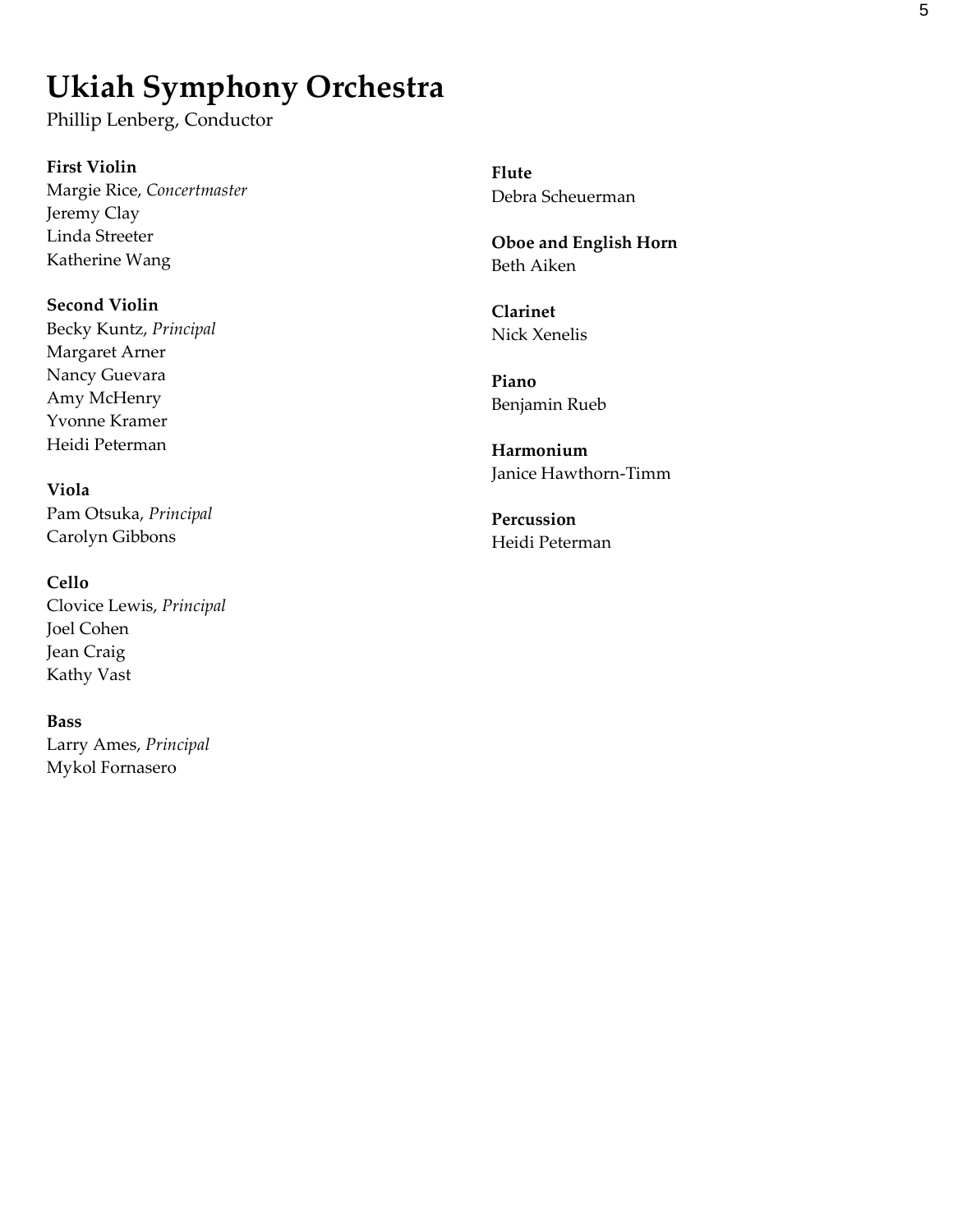## **Text and Translation**

#### **Lieder Eines Fahrenden Gesellen**

**1) Wenn mein Schatz Hochzeit macht** Wenn mein Schatz Hochzeit macht,Fröhliche Hochzeit macht, Hab' ich meinen traurigen Tag! Geh' ich in mein Kämmerlein, Dunkles Kämmerlein, Weine, wein' um meinen Schatz, Um meinen lieben Schatz!

Blümlein blau! Verdorre nicht! Vöglein süß! Du singst auf grüner Heide. Ach, wie ist die Welt so schön! Ziküth! Ziküth!

Singet nicht! Blühet nicht! Lenz ist ja vorbei! Alles Singen ist nun aus. Des Abends, wenn ich schlafen geh', Denk' ich an mein Leide. An mein Leide!

#### **2) Ging heut morgens übers Feld**

Ging heut morgens übers Feld, Tau noch auf den Gräsern hing; Sprach zu mir der lust'ge Fink: "Ei du! Gelt? Guten Morgen! Ei gelt? Du! Wird's nicht eine schöne Welt? Zink! Zink! Schön und flink! Wie mir doch die Welt gefällt!"

Auch die Glockenblum' am Feld Hat mir lustig, guter Ding', Mit den Glöckchen, klinge, kling, Ihren Morgengruß geschellt: "Wird's nicht eine schöne Welt? Kling, kling! Schönes Ding! Wie mir doch die Welt gefällt! Heia!"

Und da fing im Sonnenschein Gleich die Welt zu funkeln an; Alles Ton und Farbe gewann

#### **Songs of a Wayfarer**

**1) When my darling has her wedding-day** When my darling has her wedding-day, her joyous wedding-day, I will have my day of mourning! I will go to my little room, my dark little room, and weep, weep for my darling, for my dear darling!

Blue flower! Do not wither! Sweet little bird – you sing on the green heath! Alas, how can the world be so fair? Chirp! Chirp!

 Do not sing; do not bloom! Spring is over. All singing must now be done. At night when I go to sleep, I think of my sorrow, of my sorrow!

#### **2) I walked across the fields this morning**

I walked across the fields this morning; dew still hung on every blade of grass. The merry finch spoke to me: "Hey! Isn't it? Good morning! Isn't it? You! Isn't it becoming a fine world? Chirp! Chirp! Fair and sharp! How the world delights me!"

Also, the bluebells in the field merrily with good spirits tolled out to me with bells (ding, ding) their morning greeting: "Isn't it becoming a fine world? Ding, ding! Fair thing! How the world delights me!"

And then, in the sunshine, the world suddenly began to glitter; everything gained sound and color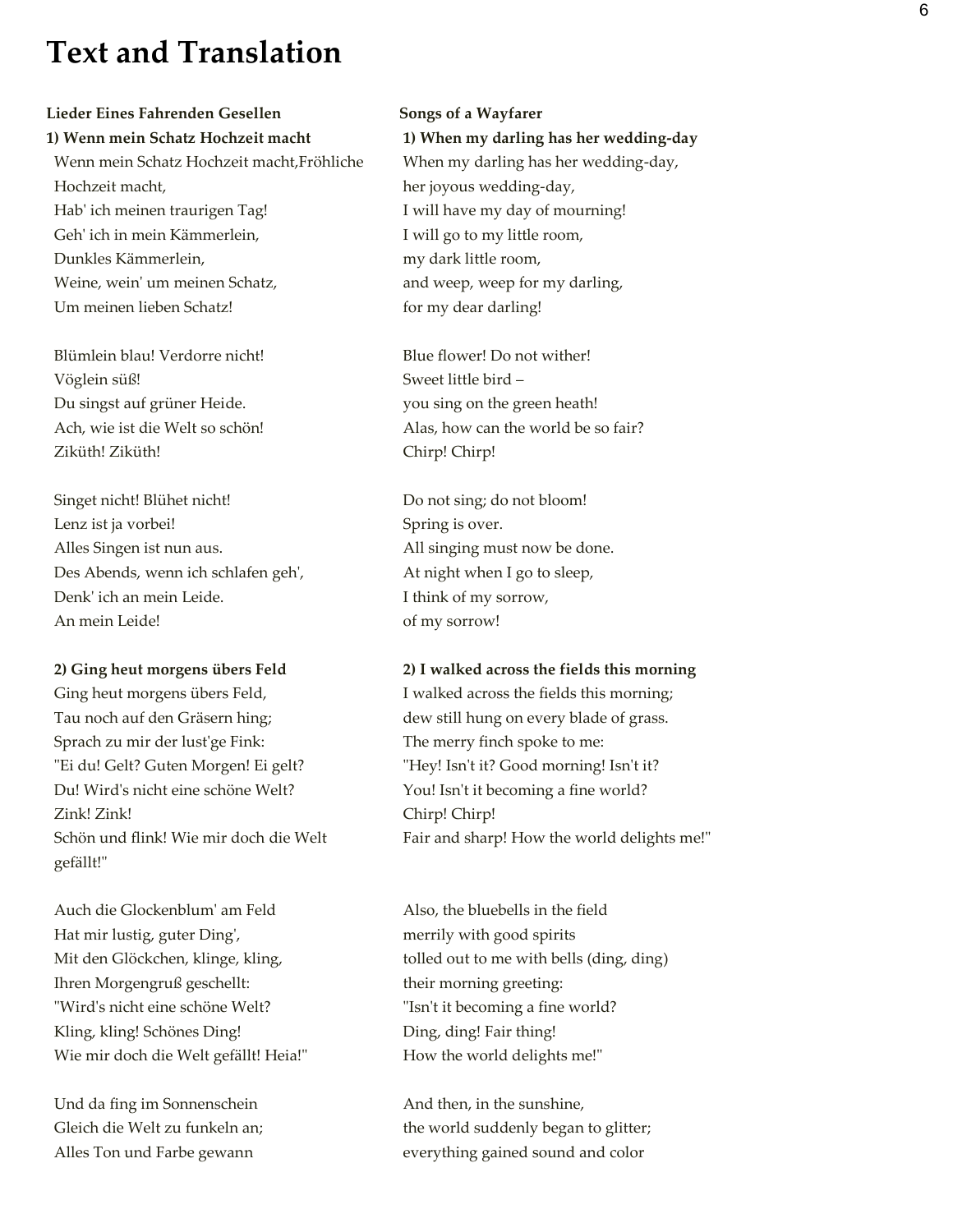Im Sonnenschein! Blum' und Vogel, groß und klein! "Guten Tag, ist's nicht eine schöne Welt? Ei du, gelt? Schöne Welt?"

Nun fängt auch mein Glück wohl an? Nein, nein, das ich mein', Mir nimmer blühen kann!

**3) Ich hab' ein glühend Messer** Ich hab' ein glühend Messer Ein Messer in meiner Brust, O weh! Das schneid't so tief In jede Freud' und jede Lust.

Ach, was ist das für ein böser Gast! Nimmer hält er Ruh', nimmer hält er Rast, Nicht bei Tag, noch bei Nacht, wenn ich schlief. O Weh!

Wenn ich in dem Himmel seh', Seh' ich zwei blaue Augen stehn.O Weh! Wenn ich im gelben Felde geh', Seh' ich von fern das blonde Haar Im Winde wehn. O Weh!

Wenn ich aus dem Traum auffahr' Und höre klingen ihr silbern' Lachen, O Weh! Ich wollt', ich läg auf der schwarzen Bahr', Könnt' nimmer die Augen aufmachen!

#### **4) Die zwei blauen Augen**

Die zwei blauen Augen von meinem Schatz, Die haben mich in die weite Welt geschickt. Da mußt' ich Abschied nehmen vom aller liebsten Platz!

O Augen blau, warum habt ihr mich angeblickt? Nun hab' ich ewig Leid und Grämen.

Ich bin ausgegangen in stiller Nacht Wohl über die dunkle Heide.

in the sunshine! Flower and bird, great and small! "Good day, is it not a fine world? Hey, isn't it? A fair world?"

Now will my happiness also begin? No, no - the happiness I mean can never bloom!

#### **3) I have a red-hot knife**

I have a red-hot knife, a knife in my breast. O woe! It cuts so deeply into every joy and delight.

Alas, what an evil guest it is! Never does it rest or relax, not by day or by night, when I would sleep. O woe!

When I gaze up into the sky I see two blue eyes there.O woe! When I walk in the yellow field, I see from afar her blond hair waving in the wind. O woe!

When I start from a dream and hear the tinkle of her silvery laugh, O woe! Would that I lay on my black bier - Would that I could never again open my eyes!

#### **4) The two blue eyes of my darling**

The two blue eyes of my darling they have sent me into the wide world. I had to take my leave of this well-beloved place!

O blue eyes, why did you gaze on me?

Now I will have eternal sorrow and grief.

I went out into the quiet night well across the dark heath.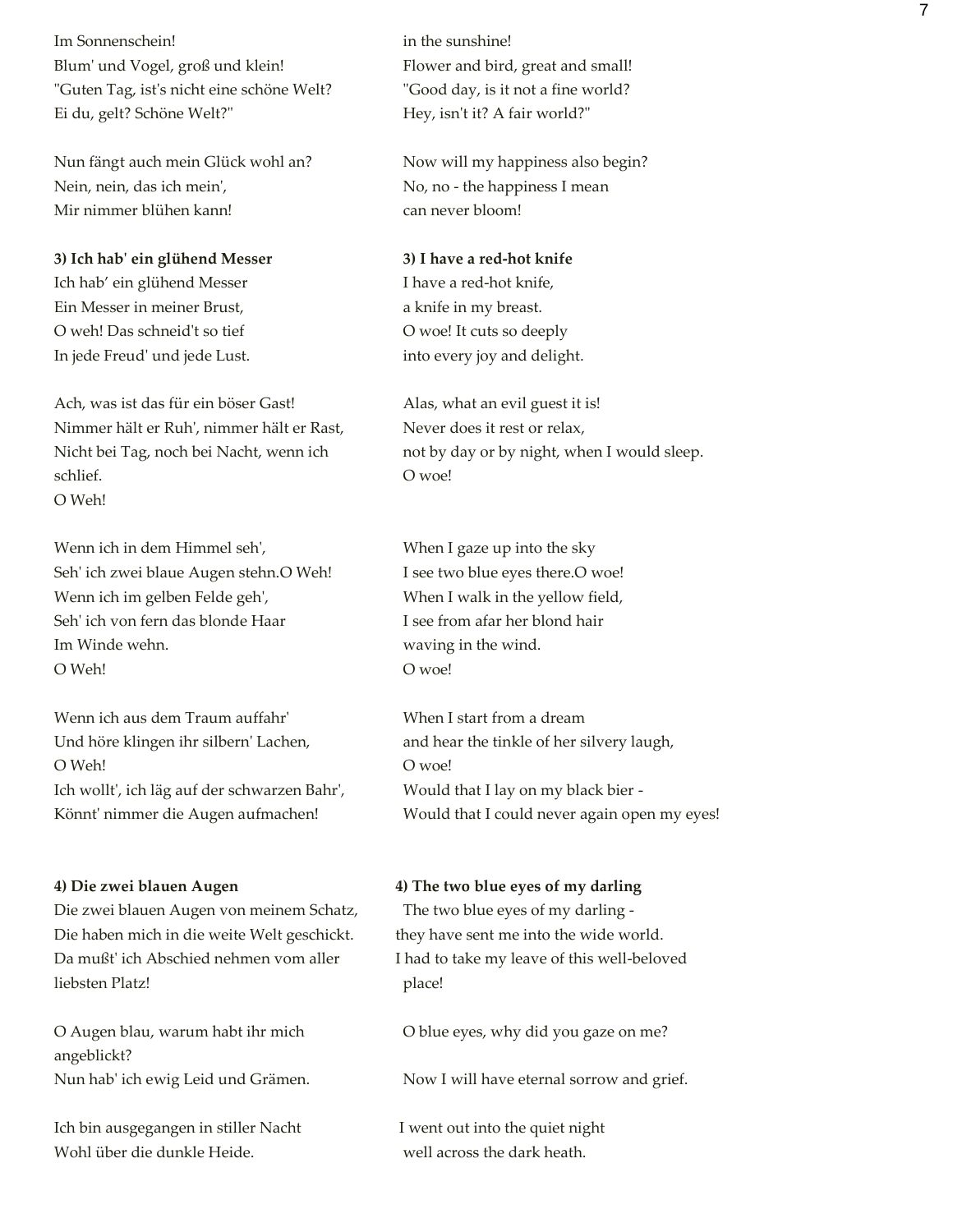Hat mir niemand Ade gesagt. Ade! Mein Gesell' war Lieb' und Leide!

Auf der Straße stand ein Lindenbaum, Da hab' ich zum ersten Mal im Schlaf geruht! Unter dem Lindenbaum, Der hat seine Blüten über mich geschneit, Da wußt' ich nicht, wie das Leben tut, War alles, alles wieder gut! Alles! Alles, Lieb und Leid Und Welt und Traum!

To me no one bade farewell. Farewell! My companions are love and sorrow!

On the road there stands a linden tree, and there for the first time I found rest in sleep! Under the linden tree that snowed its blossoms onto me - I did not know how life went on, and all was well again! All! All, love and sorrow and world and dream!